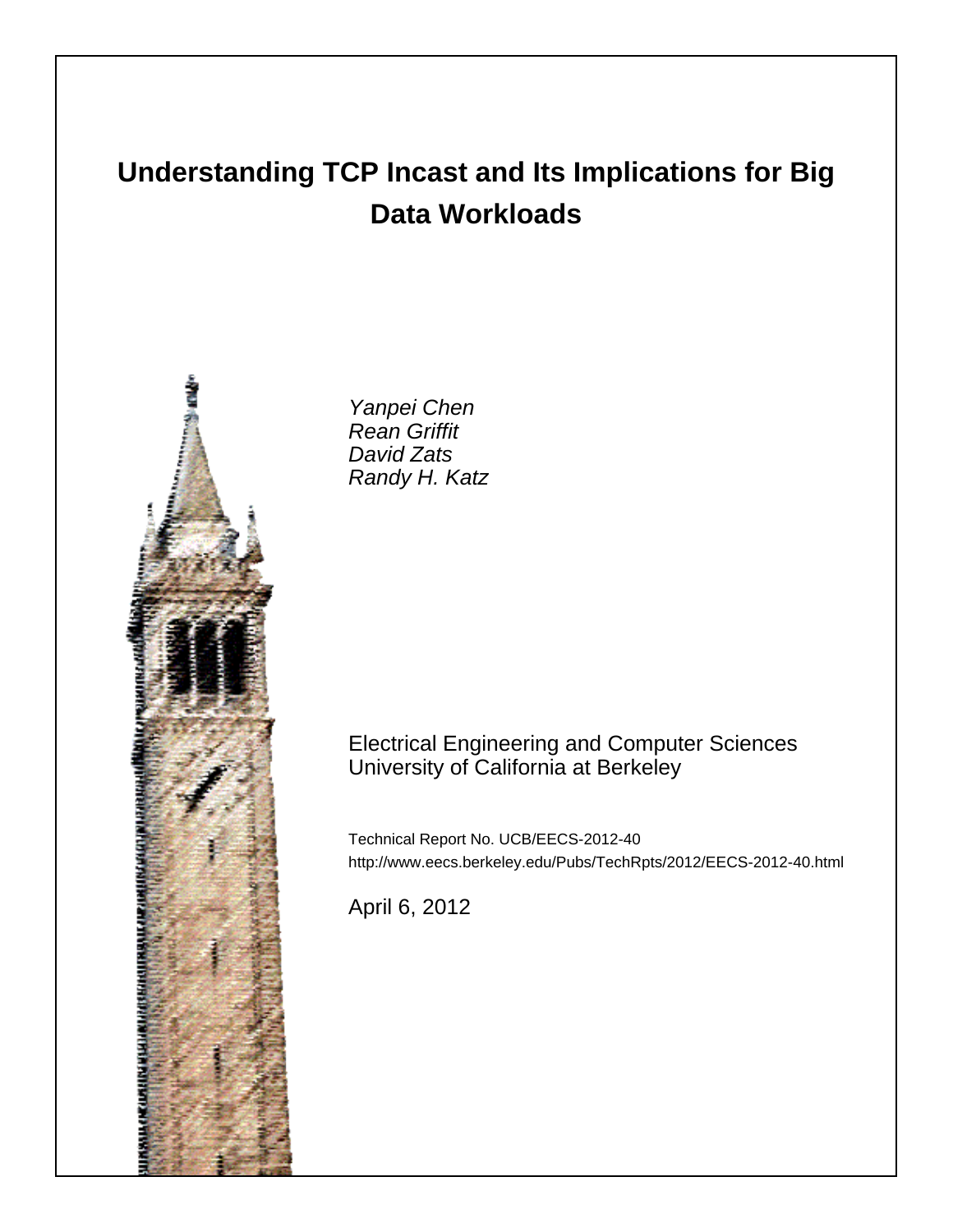Copyright © 2012, by the author(s). All rights reserved.

Permission to make digital or hard copies of all or part of this work for personal or classroom use is granted without fee provided that copies are not made or distributed for profit or commercial advantage and that copies bear this notice and the full citation on the first page. To copy otherwise, to republish, to post on servers or to redistribute to lists, requires prior specific permission.

# Acknowledgement

This research is supported in part by the UC Berkeley AMP Lab (https://amplab.cs.berkeley.edu/sponsors/), and the DARPA- and SRCfunded MuSyC FCRP Multiscale Systems Center. Thank you to Rik Farrow and Sara Alspaugh for proof reading a draft of the article. Thank you also to Keith Sklower for assistance with the DETER Testbed logistics.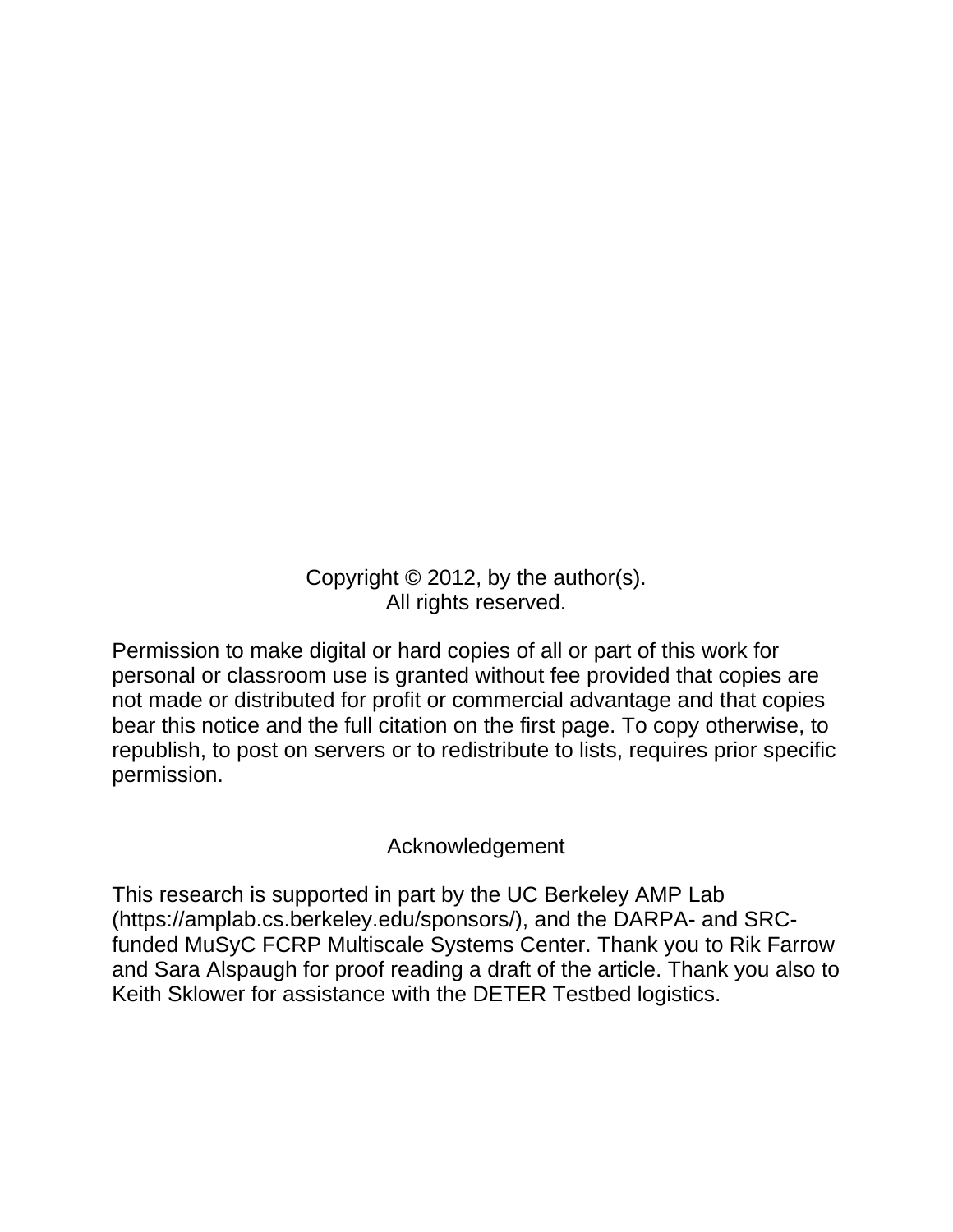# Understanding TCP Incast and Its Implications for Big Data Workloads

Yanpei Chen, Rean Griffith\*, David Zats, Anthony D. Joseph, Randy Katz

University of California, Berkeley, \*VMware (ychen2, dzats, adj, randy)@eecs.berkeley.edu, \*rean@vmware.com

# 1. Introduction

TCP incast is a recently identified network transport pathology that affects many-to-one communication patterns in datacenters. It is caused by a complex interplay between datacenter applications, the underlying switches, network topology, and TCP, which was originally designed for wide area networks. Incast increases the queuing delay of flows, and decreases application level throughput to far below the link bandwidth. The problem especially affects computing paradigms in which distributed processing cannot progress until all parallel threads in a stage complete. Examples of such paradigms include distributed file systems, web search, advertisement selection, and other applications with partition or aggregation semantics [5, 18, 25].

There have been many proposed solutions for incast. Representative approaches include modifying TCP parameters [18, 27] or its congestion control algorithm [28], optimizing application level data transfer patterns [21, 25], switch level modifications such as larger buffers [25] or explicit congestion notification (ECN) capabilities [5], and link layer mechanisms such as Ethernet congestion control [3, 6]. Application level solutions are the least intrusive to deploy, but require modifying each and every datacenter application. Switch and link level solutions require modifying the underlying datacenter infrastructure, and are likely to be logistically feasible only during hardware upgrades.

Unfortunately, despite these solutions, we still have no quantitatively accurate and empirically validated model to predict incast behavior. Similarly, despite many studies demonstrating incast for microbenchmarks, we still do not understand how incast impacts application level performance subject to real life complexities in configuration, scheduling, data size, and other environmental and workload properties. These concerns create justified skepticism on whether we truly understand incast at all, whether it is even an important problem for a wide class of workloads, and whether it is worth the effort to deploy various incast solutions in front-line, business-critical datacenters.

We seek to understand how incast impacts the emerging class of big data workloads. Canonical big data workloads help solve needle-in-a-haystack type problems and extract



**Figure 1.** Simple setup to observe incast. The receiver requests  $k$ blocks of data from a set of  $N$  storage servers. Each block is striped across N storage servers. For each block request received, a server responds with a fixed amount of data. Clients do not request block  $k + 1$  until all the fragments of block  $k$  have been received.

actionable insights from large scale, potentially complex and unformatted data. We do not propose in this article yet another solution for incast. Rather, we focus on developing a deep understanding of one existing solution: reducing the minimum length of TCP retransmission time out (RTO) from 200ms to 1ms [18, 27]. We believe TCP incast is fundamentally a transport layer problem, thus a solution at this level is best.

The first half of this article develops and validates a quantitative model that accurately predicts the onset of incast and TCP behavior both before and after. The second half of this article investigates how incast affects the Apache Hadoop implementation of MapReduce, an important example of a big data application. We close the article by reflecting on some technology and data analysis trends surrounding big data, speculate on how these trends interact with incast, and make recommendations for datacenter operators.

# 2. Towards an Analytical Model

We use a simple network topology and workload to develop an analytical model for incast, shown in Figure 1. This is the same setup as that used in prior work [18, 25, 27]. We choose this topology and workload to make the analysis tractable.

The workload is as follows. The receiver requests  $k$ blocks of data from a set of  $N$  storage servers — in our experiments  $k = 100$  and N varies from 1 to 48. Each block is striped across  $N$  storage servers. For each block request received, a server responds with a fixed amount of data.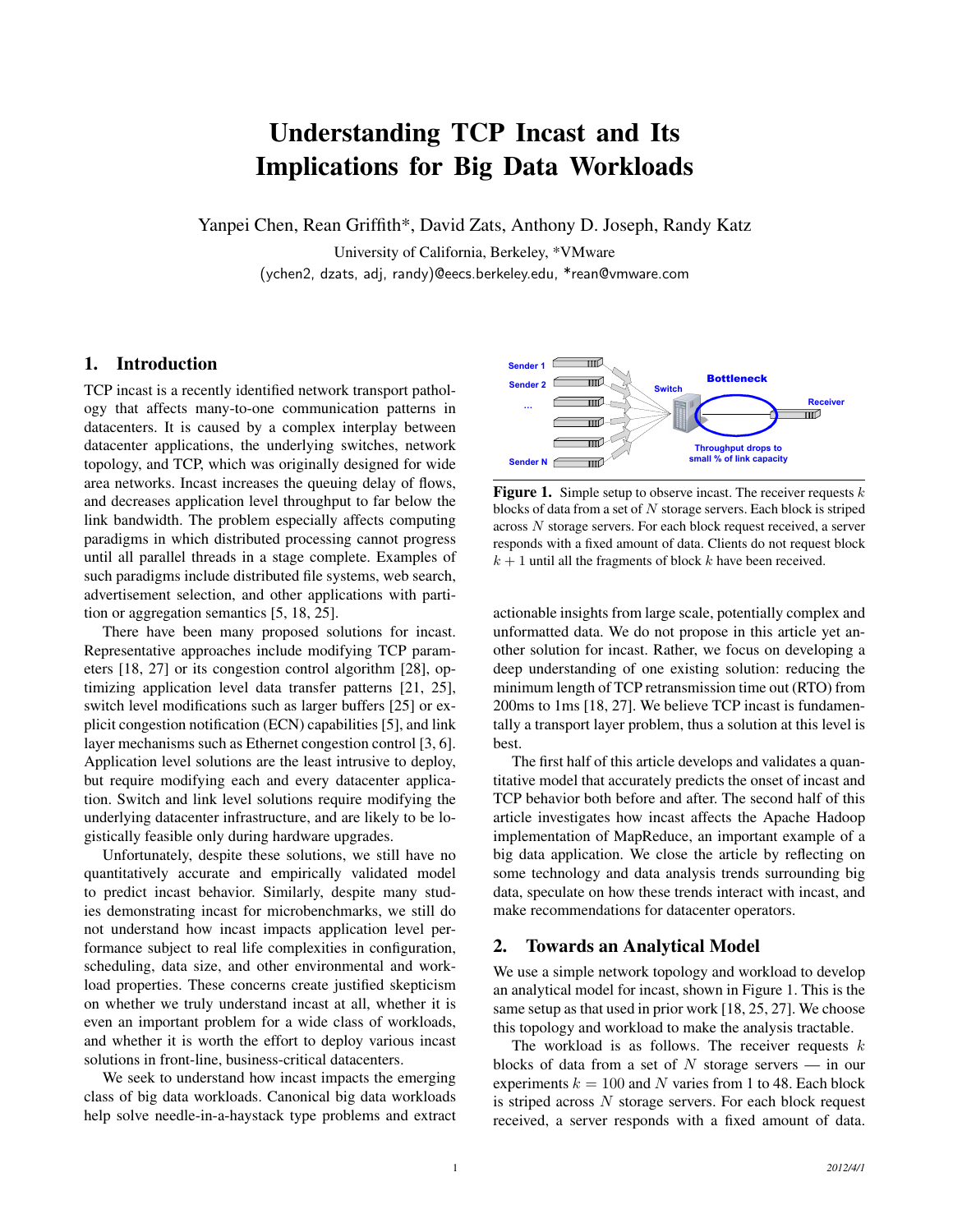Clients do not request block  $k + 1$  until all the fragments of block k have been received — this leads to a *synchronized read pattern* of data requests. We re-use the storage server and client code in [18, 25, 27]. The performance metric for these experiments is *application-level goodput*, i.e., the total bytes received from all senders divided by the finishing time of the *last* sender.

We conduct our experiments on the DETER Lab testbed [12] where we have full control over the non-virtualized node OS, as well as the network topology and speed. We used 3GHz dual-core Intel Xeon machines with 1Gbps network links. The nodes run standard Linux 2.6.28.1. This was the most recent mainline Linux distribution in late 2009, when we obtained our prior results [18]. We present results using both a relatively shallow-buffered Nortel 5500 switch (4KB per port), and a more deeply buffered HP Procurve 5412 switch (64KB per port).

#### 2.1 Flow rate models

The simplest model for incast is based on two competing behaviors as we increase N, the number of concurrent senders. The first behavior occurs before the onset of incast, and reflects the intuition that goodput is the block size divided by the transfer time. Ideal transfer time is just the sum of a round trip time (RTT) and the ideal send time. Equation 1 captures this idea.

$$
Good put_{beforeIncast} = ideal GooputPerSender \times N
$$

\n
$$
= \frac{blockSize}{idealTransferTime} \times N
$$
\n
$$
= \frac{blockSize}{RTT + \frac{blockSize}{perSenderBandwidth}} \times N
$$
\n
$$
= \frac{blockSize \times N}{RTT + \frac{blockSize \times N}{linkBandwidth}} \times N
$$
\n
$$
(1)
$$

Incast occurs when there are some  $N > 1$  concurrent senders, and the goodput drops significantly. After the onset of incast, TCP retransmission time out (RTO) represents the dominant effect. Transfer time becomes RTT + RTO + ideal send time, as captured in Equation 2. The goodput collapse represents a transition between the two behavior modes.

$$
Goodput_{incast} = goodputPerSender \times N
$$

\n
$$
= \frac{blockSize}{idealTransferTime + RTO} \times N
$$

\n
$$
= \frac{blockSize}{RTO + RTT + \frac{blockSize}{perSenderBandwidth}}
$$

\n
$$
= \frac{blockSize}{RTO + RTT + \frac{blockSize \times N}{linkBandwidth}} \times N
$$

\n(2)



Figure 2. Flow rate model for incast. Showing ideal behavior (solid lines, Equation 1) and incast behavior caused by RTOs (dotted lines, Equation 2). We substitute  $blockSize = 64KB, 256KB,$ 1024KB, and 64MB, as well as  $RTT = 1$ ms, and  $RTO = 200$ ms. The incast goodput collapse comes from the transition between the two TCP operating modes.



Figure 3. Empirical verification of flow rate incast model. Uses our previously presented data in [18]. The blockSize is 256KB,  $RTO$  is set to 100ms and 200ms, and the model uses  $RTT = 1$ ms. Error bars represent 95% confidence interval around the average of 5 repeated measurements. The switch is a Nortel 5500 (4KB per port). Showing (1). Incast goodput collapse begins at  $N = 2$ senders, and (2). Behavior after goodput collapse verifies Equation 2.

Figure 2 gives some intuition with regard to Equations 1 and 2. We substitute  $blockSize = 64KB, 256KB, 1024KB,$ and 64MB, as well as  $RTT = 1$ ms, and  $RTO = 200$ ms. Before the onset of incast (Equation 1), the goodput increases as N increases, though with diminishing rate, asymptotically approaching the full link bandwidth. The curves move vertically upwards as block size increases. This reflects the fact that larger blocks result in a larger fraction of the ideal transfer time spent transmitting data, versus waiting for an RTT to acknowledge that the transmission completed. After incast occurs (Equation 2), RTO dominates the transfer time for small block sizes. Again, larger blocks lead to RTO forming a smaller ratio versus ideal transmission time. The curves move vertically upwards as block size increases.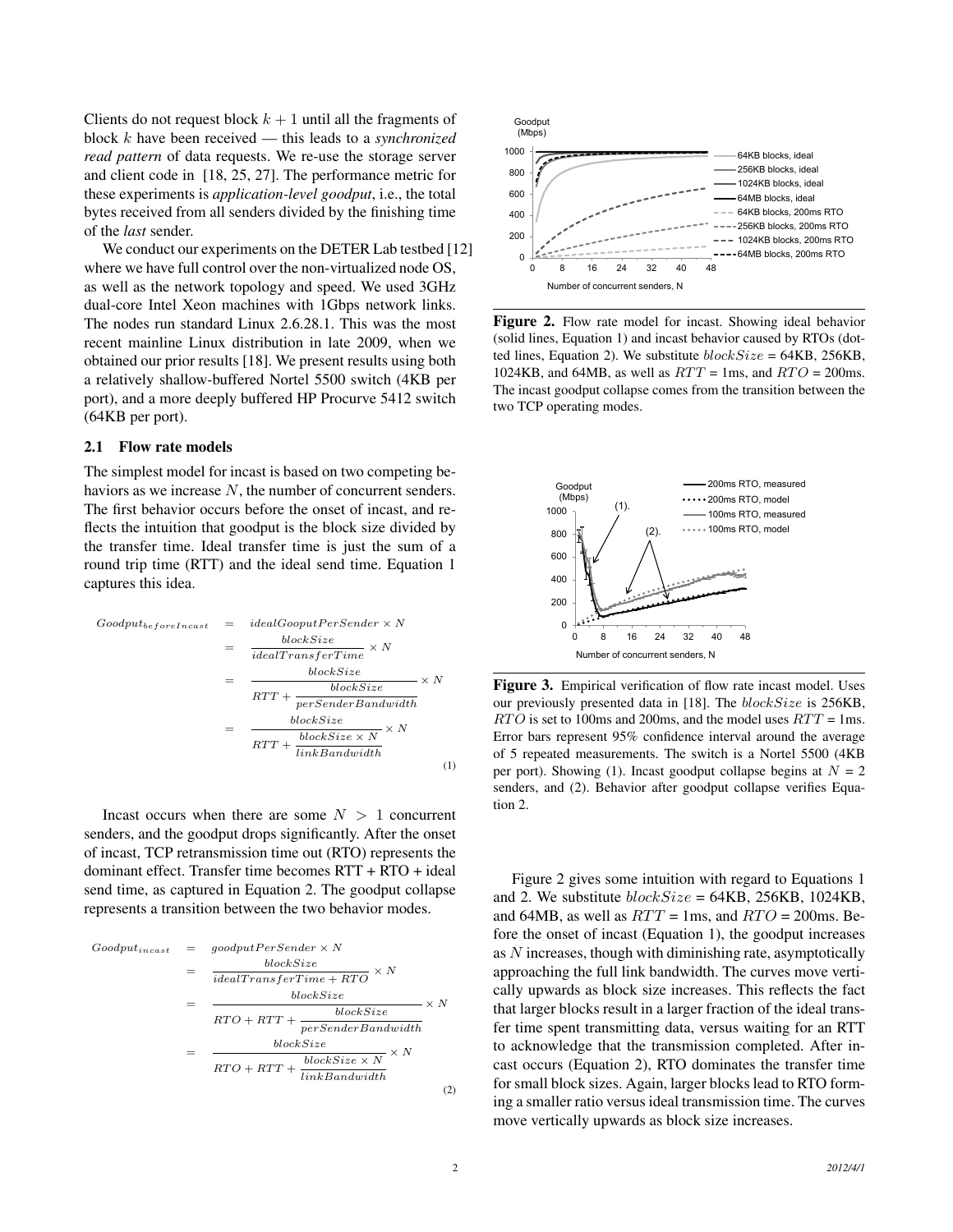

Figure 4. Empirical verification of flow rate TCP model before onset of incast. Measurements done on HP Procurve 5412 switches  $(64KB$  per port).  $RTO$  is 200ms. Error bars represent 95% confidence interval around the average of 5 repeated measurements. Showing (1). Behavior before goodput collapse verifies Equation 1, and (2). Onset of incast goodput collapse predicted by switch buffer overflow during slow start (Equation 3).

#### 2.2 Empirical verification

This model matches well with our empirical measurements. Figure 3 superpositions the model on our previously presented data in [18]. There, we fix blockSize at 256KB and set RTO to 100ms and 200ms. The switch is a Nortel 5500 (4KB per port). For simplicity, we use  $RTT = 1$ ms for the model. Goodput collapse begins at  $N = 2$ , and we observe behavior for Equation 2 only. The empirical measurements (solid lines) match the model (dotted-lines) almost exactly.

We use a more deeply buffered switch to verify Equation 1. As we discuss later, the switch buffer size determines the onset of incast. Figure 4 shows the behavior using the HP Procurve 5412 switch (64KB per port). Behavior before goodput collapse qualitatively verifies Equation 1 — the goodput increases as  $N$  increases, though with diminishing rate; the curves move vertically upwards as block size increases. We can see this graphically by comparing the curves in Figure 4 before the goodput collapse to the corresponding curves in Figure 2.

*Takeaway: Flow rate model captures behavior before onset of incast. TCP RTO dominates behavior after onset of incast.*

#### 2.3 Predicting the onset of incast

Figure 4 also shows that goodput collapse occurs at different N for different block sizes. We can predict the location of the onset of goodput collapse by detailed modeling of TCP slow start and buffer occupancy. Table 1 shows the slow start congestion window sizes versus each packet round trip. For 16KB blocks, 12 concurrent senders of the largest congestion window of 5864 bytes would require 70368 bytes of buffer, larger than the available buffer of 64KB per port. Goodput collapse begins after  $N = 13$  concurrent senders. The discrepancy of 1 comes from the fact that there is additional "buffer" on the network beyond the packet buffer on

| Round<br>trip# | 16KB<br>blocks | 32 <sub>K</sub> B<br>blocks | 64KB<br>blocks | <b>128KB</b><br>blocks |
|----------------|----------------|-----------------------------|----------------|------------------------|
|                | 1.448          | 1.448                       | 1.448          | 1.448                  |
| 2              | 2.896          | 2.896                       | 2.896          | 2.896                  |
| 3              | 5,792          | 5.792                       | 5.792          | 5.792                  |
| 4              | 5,864          | 11,584                      | 11,584         | 11,584                 |
| 5              |                | 10.280                      | 23,168         | 23,168                 |
| 6              |                |                             | 19.112         | 46,336                 |
|                |                |                             |                | 36,776                 |

Table 1. TCP slow start congestion window size in bytes versus number of round trips. Showing the behavior for  $blockSize =$ 16KB, 32KB, 64KB, 128KB. We verified using sysctl that Linux begins at  $2 \times$  base MSS, which is 1448 bytes.

the switch, e.g., packets in flight, buffer at the sender machines, etc. According to this logic, goodput collapse should take place according to Equation 3. The equation accurately predicts that for Figure 4, the goodput collapse for 16KB, 32KB, and 64KB blocks begin at 23, 7, and 4 concurrent senders, and for Figure 3, the goodput collapse is well underway at 2 concurrent senders.

$$
N_{initialGood put College} = \left\lceil \frac{perSenderBuffer}{largest SlowStartCwnd} \right\rceil + 1 \tag{3}
$$

*Takeaway: For small flows, the switch buffer space determines the onset of incast.*

#### 2.4 Second order effects

Figure 4 also suggests the presence of second order effects not explained by Equations 1 to 3. Equation 3 predicts that goodput collapse for 128KB blocks should begin at  $N = 2$ concurrent senders, while the empirically observed goodput collapse begins at  $N = 4$  concurrent senders. It turns out that block sizes of 128KB represent a transition point from RTOduring-slow-start to more complex modes of behavior.

We repeat the experiment for  $blockSize = 128KB, 256KB,$ 512KB, and 1024KB. Figure 5 shows the results, which includes several interesting effects.

First, for  $blockSize = 512KB$  and 1024KB, the goodput immediately after the onset of incast is given by Equation 4. It differs from Equation 2 by the multiplier  $\alpha$  for the RTO in the denominator. This  $\alpha$  is an empirical constant, and represents a behavior that we call partial RTO. What happens is as follows. When RTO takes place, TCP SACK (turned on by default in Linux) allows transmission of further data, until the congestion window can no longer advance due to the lost packet. Hence, the link is idle for a duration of less than the full RTO value. Hence we call this effect partial RTO. For  $blockSize = 1024KB$ ,  $\alpha$  is 0.6, and for  $blockSize = 512KB$ ,  $\alpha$  is 0.8.

$$
Good put_{incast} = \frac{blockSize}{\alpha \times RTO + RTT + \frac{blockSize \times N}{linkBandwidth}} \times N
$$
\n(4)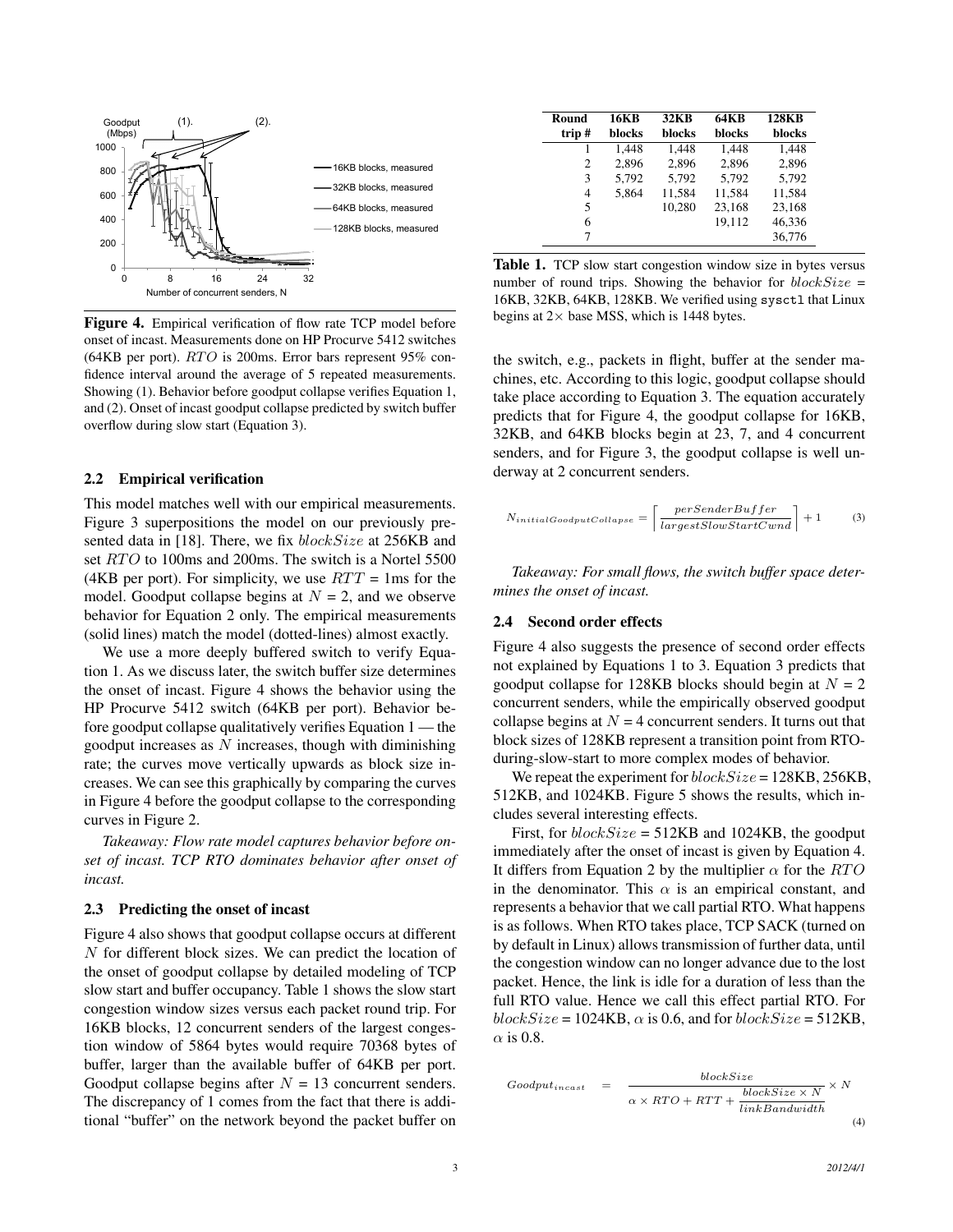

Figure 5. 2nd order effects other than RTO during slow start. Measurements done on HP Procurve 5412 switches (64KB per port). RTO is 200ms. Error bars represent 95% confidence interval around the average of 5 repeated measurements. Showing (1). Partial RTOs more accurately modeling incast behavior for large blocks, (2). Transition between single and multiple partial RTOs, and  $(3)$ . Triple duplicate ACKs causing more gradual,  $blockSize$ independent onset of incast.

Second, beyond a certain number of concurrent senders,  $\alpha$  transitions to something that approximately doubles its initial value (0.6 to 1.0 for  $blockSize = 1024KB$ , 0.8 to 1.5 for  $blockSize = 512KB$ . This simply represents that two partial RTOs have occurred.

Third, the goodput collapse for  $blockSize = 256KB$ , 512KB, and 1024KB is more gradual compared with the cliff-like behavior in Figure 4. Further, this gradual goodput collapse has the same slope across different  $blockSize$ . Two factors explain this behavior. First, flows with  $blockSize$ 128KB have a lot more data to send even after the buffer space is filled with packets sent during slow start (Equation 3 and Table 1). Second, even when the switch drops packets, TCP can sometimes recover. Empirical evidence of this fact exists in Figure 4. There, for  $blockSize = 16KB$ and  $N = 13$  to 16 concurrent senders, at least one of five repeated measurements manages to get goodput close to 90% of link capacity. Goodput collapse happens for other runs because the packets are dropped in a way that a connection with little additional data to send would observe only a single or double duplicate ACK, and go into RTO soon after. Larger blocks suffer less from this problem because the ongoing data transfers triggers triple duplicate ACK with higher probability. Thus, the connection retransmits, enters congestion avoidance, and avoids RTO. Hence the gradual goodput collapse.

We should point out that SACK semantics are independent of duplicate ACKs, since SACK is layered on top of existing cumulative ACK semantics [23].

*Takeaway: Second order effects include partial RTO due to SACK, multiple partial RTOs, and triple duplicate ACKs causing more gradual onset of incast.*

#### 2.5 Good enough model

Unfortunately, some parts of the model remain qualitative. We admit that the full interaction between triple duplicate ACKs, slow start, and available buffer space requires elaborate treatment far beyond the flow rate and buffer occupancy analysis presented here.

That said, the models here represent the first time we quantitatively explain major features of the incast goodput collapse. Comparable results in related work [25, 28] can be explained by our models also. The analysis allows us to reason about the significance of incast for future big data workloads later in the article.

# 3. Incast in Hadoop MapReduce

Hadoop represents an interesting case study of how incast affects application level behavior. Hadoop is an open source implementation of MapReduce, a distributed computation paradigm that played a key part in popularizing the phrase "big data". Network traffic in Hadoop consists of small flows carrying control packets for various cluster coordination protocols, and larger flows carrying the actual data being processed. Incast potentially affects Hadoop in complex ways. Further, Hadoop may well mask incast behavior, because network forms only a part of the overall computation and data flow. Our goal for this section is to answer whether incast affects Hadoop, by how much, and under what circumstances.

We perform two sets of experiments. First, we run standalone, artificial Hadoop jobs to find out how much incast impacts each component of the MapReduce data flow. Second, we replay a scaled-down, real life production workload using previously published tools [17] and cluster traces from Facebook, a leading Hadoop user to understand the extent to which incast affects whole workloads. These experiments take place on the same DETER machines as those in the previous section. We use only the large buffer Procurve switch for these experiments.

#### 3.1 Stand-alone jobs

Table 2 lists the Hadoop cluster settings we considered. The actual stand-alone Hadoop jobs are hdfsWrite, hdfsRead, shuffle, and sort. The first three jobs stress one part of the Hadoop IO pipeline at a time. Sort represents a job with 1-1-1 ratio between read, shuffled, and written data. We implement these jobs by modifying the randomwriter and randomtextwriter examples that are pre-packaged with recent Hadoop distributions. We set the jobs to write, read, shuffle, or sort 20GB of terasort format data on 20 machines.

#### 3.1.1 Experiment setup

The TCP versions are the same as before – standard Linux 2.6.28.1, and modified Linux 2.6.28.1 with tcp rto min set to 1ms. We consider Hadoop versions 0.18.2 and 0.20.2. Hadoop 0.18.2 is considered a legacy, basic, but still rel-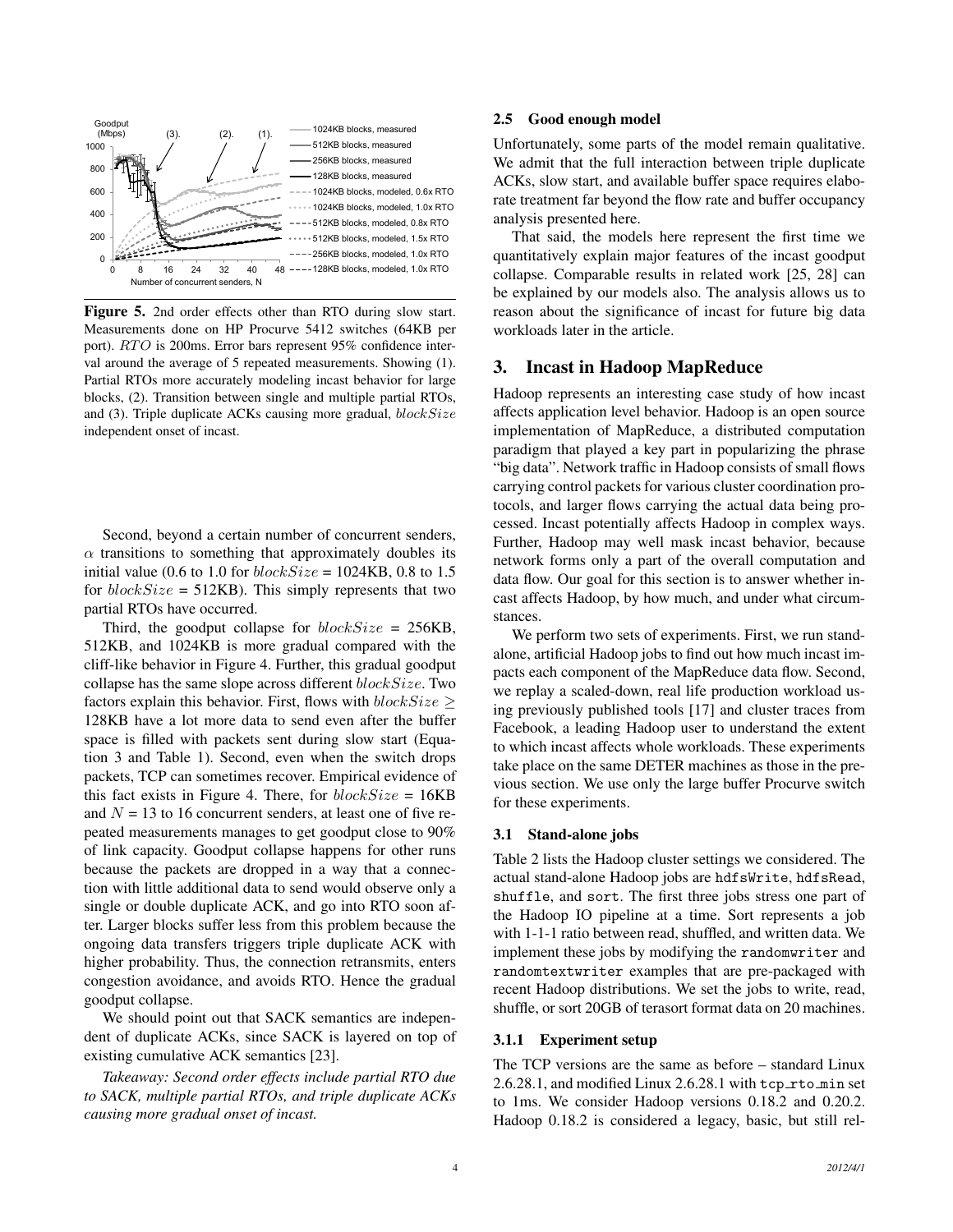| Parameter                     | Values                      |  |
|-------------------------------|-----------------------------|--|
| Hadoop jobs                   | hdfsWrite, hdfsRead,        |  |
|                               | shuffle, sort               |  |
| TCP version                   | Linux-2.6.28.1, 1ms-min-RTO |  |
| Hadoop version                | 0.18.2, 0.20.2              |  |
| Switch model                  | HP Procurve 5412            |  |
| Number of machines            | 20 workers and 1 master     |  |
| fs.inmemory.size.mb           | 75, 200                     |  |
| io.file.buffer.size           | 4096, 131072                |  |
| io.sort.mb                    | 100, 200                    |  |
| io.sort.factor                | 10, 100                     |  |
| dfs.block.size                | 67108864, 536870912         |  |
| dfs.replication               | 3.1                         |  |
| mapred.reduce.parallel.copies | 5, 20                       |  |
| mapred.child.java.opts        | $-Xmx200m$ , $-Xmx512M$     |  |
|                               |                             |  |

Table 2. Hadoop parameter values for experiments with standalone jobs.

atively stable and mature distribution. Hadoop 0.20.2 is a more fully featured distribution that introduces some performance overhead for small jobs [17]. Subsequent Hadoop improvements have appeared on several disjoint branches that are currently being merged, and 0.20.2 represents the last time there was a single mainline Hadoop distribution [30].

The rest of the parameters are detailed Hadoop configuration settings. Tuning these parameters can considerably improve performance, but requires specialist knowledge about the interaction between Hadoop and the cluster environment. The first value for each configuration parameter in Table 2 represents the default setting. The remaining values are tuned values, drawn from a combination of Hadoop sort benchmarking [1], suggestions from enterprise Hadoop vendors [4], and our own experiences. One configuration worth further explaining is dfs.replication. It controls the degree of data replication in HDFS. The default setting is threefold data replication to achieve fault tolerance. For use cases constrained by storage capacity, the preferred method is to use HDFS RAID [14], which achieves fault tolerance with 1.4× overhead, much closer to the ideal one-fold replication.

#### 3.1.2 Results

Figure 6 shows the results for Hadoop 0.18.2. We consider two performance metrics — job completion time, and incast overhead. We define incast overhead according to Equation 5, i.e., the difference between job completion time under default and 1ms-min-RTO TCP, normalized by the job completion time for 1ms-min-RTO TCP. The default Hadoop has very high incast overhead, while for tuned Hadoop, the incast overhead is barely visible. However, the tuned Hadoop-0.18.2 setting leads to considerably lower job completion times.

$$
t = jobCompletionTime
$$
  
 
$$
In castOverhead = \frac{t_{defaultTCP} - t_{1ms-min-RTO}}{t_{1ms-min-RTO}}
$$
 (5)

The results illustrate a subtle form of Amdalh's Law, which explains overall improvement to a system when only a part of the system is being improved. Here, the amount of



Figure 6. Hadoop stand alone job completion times. HP Procurve 5412 switches. Showing job completion times (top) and overhead introduced by incast (bottom) for default Hadoop-0.18.2 (left), and tuned Hadoop-0.18.2 (right). The error bars show 95% confidence intervals from 20 repeated measurements. The tuned Hadoop-0.18.2 leads to considerably lower job completion times. The confidence intervals are not overlapping for both settings. However, the default Hadoop has higher incast overhead.

incast overhead depends on how much network data transfers contribute to the overall job completion time. The default Hadoop configurations result in network transfers contributing to a large fraction of the overall job completion time. Thus, incast overhead is clearly visible. Conversely, for tuned Hadoop, overall job completion time is already low. Incast overhead is barely visible because the network transfer time is low.

We repeat these measurements on Hadoop 0.20.2. Compared with Hadoop 0.18.2, the more recent version of Hadoop sees a performance improvement for the default configuration. For the optimized configuration, Hadoop 0.20.2 sees performance overhead of around 10 seconds for all four job types. This result is in line with our prior comparisons between Hadoop versions 0.18.2 and 0.20.2 [17]. Unfortunately, 10 seconds is also the performance improvement for using TCP with 1ms-min-RTO. Hence, the performance overhead in Hadoop 0.20.2 masks the benefits of addressing incast.

*Takeaway: Incast does affect Hadoop. The performance impact depends on cluster configurations, as well as data and compute patterns in the workload.*

#### 3.2 Real life production workloads

The results in the above subsection indicate that to find out how much incast *really* affects Hadoop, we must compare the default and 1ms-min-RTO TCP while replaying real life production workloads.

Previously, such evaluation capabilities are exclusive to enterprises that run large scale production clusters. Recent years have witnessed a slow but steady growth of public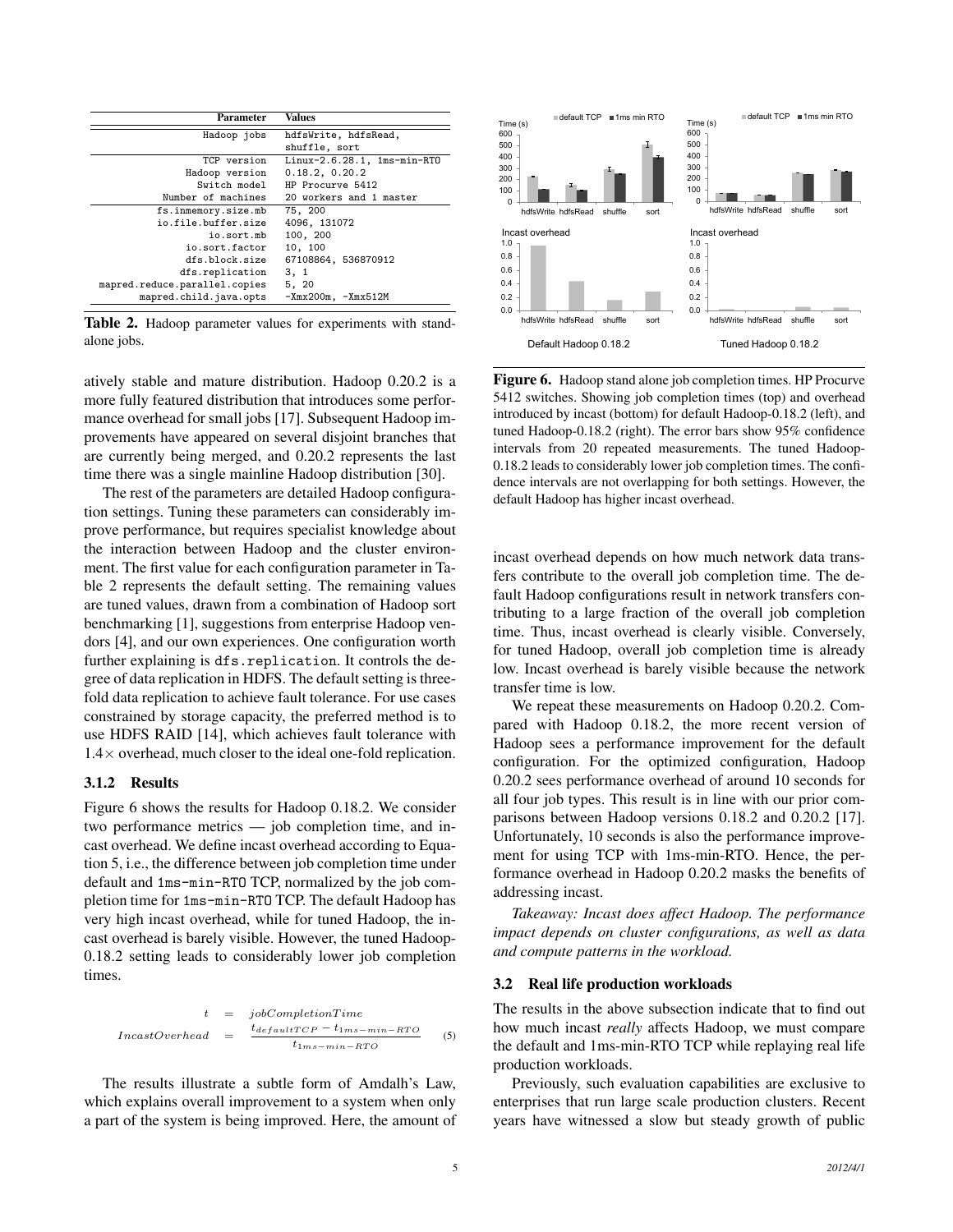

Figure 7. Per job input, shuffle, and output size for each workload. FB-\* workloads come from a six-months cluster trace in 2009 and a 45-days trace in 2010. CC-\* workloads come from traces of up to 2 months long at various customers of Cloudera, which is a vendor of enterprise Hadoop.

knowledge about front line production workloads [9, 10, 15, 17, 29], as well as emerging tools to replay such workloads in the absence of production data, code, and hardware [16, 17].

#### 3.2.1 Workload analysis

We obtained seven production Hadoop workload traces from five companies in social networking, e-commerce, telecommunications, and retail. Among these companies, only Facebook has so far allowed us to release their name and synthetic versions of their workload. We do have permission to share some summary statistics. The full analysis is under publication review.

Several observations are especially relevant to incast. Consider Figure 7, which shows the distribution of per job input, shuffle, and output data for all workloads. First, all workloads are dominated by jobs that involve data sizes of less than 1GB. For jobs so small, scheduling and coordination overhead dominate job completion time. Therefore, incast will make a difference only if the workload intensity is high enough that Hadoop control packets alone would overwhelm the network. Second, all workloads do contain jobs at the 10s TB or even 100s TB scale. This compels the operators to use Hadoop 0.20.2. This version of Hadoop is the first to incorporate the Hadoop fair scheduler [29]. Without it the small jobs arriving behind very large jobs would see FIFO head of queue blocking, and suffer wait times of hours or even days. This feature is so critical that cluster operators use it despite the performance overhead for small jobs. Hence, it is likely that in Hadoop 0.20.2, incast will be masked by the performance overhead.



Figure 8. Distribution of job completion times for the FB-2009 workload. The distribution for 1ms-min-RTO is 10-20 seconds right shifted compared with the distribution for default TCP.

#### 3.2.2 Workload replay

We replay a day-long Facebook 2009 workload on the default and 1ms-min-RTO versions of TCP. We synthesize this workload using the method in [17]. It captures in a relatively short synthetic workload the representative job submission and computation patterns for the entire six-month trace.

Our measurements confirm the hypothesis earlier. Figure 8 shows the distribution of job completion times. We see that the distribution for 1ms-min-RTO is 10-20 seconds right shifted compared with the distribution for default TCP. This is in line with the 10-20 seconds overhead we saw in the workload-level measurements in [17], as well as the standalone job measurements earlier in the article. The benefits of addressing incast are completely masked by overhead from other parts of the system.

Figure 9 offers another perspective on workload level behavior. The graphs show two sequences of 100 jobs, ordered by submission time, i.e., we take snapshots of two continuous sequences of 100 jobs out of the total 6000+ jobs in a day. These graphs indicate the behavior complexity once we look at the entire workload of thousands of jobs and diverse interactions between concurrently running jobs. The 10-20 seconds performance difference on small jobs becomes insignificant noise in the baseline. The few large jobs take significantly longer than the small jobs, and stand out visibly from the baseline. For these jobs, there are no clear patterns to the performance of 1ms-min-RTO versus standard TCP.

The Hadoop community is aware of the performance overheads in Hadoop 0.20.2 for small jobs. Subsequent versions partially address these concerns [22]. It would be worthwhile to repeat these experiments once the various active Hadoop code branches merge back into the next mainline Hadoop [30].

*Takeaway: Small jobs dominate several production Hadoop workloads. Non-network overhead in present Hadoop versions mask incast behavior for these jobs.*

## 4. Incast for Future Big Data Workloads

Hadoop is an example of the rising class of big data computing paradigms, which almost always involve some amount of network communications. To understand how incast affects future big data workloads, one needs to appreciate the tech-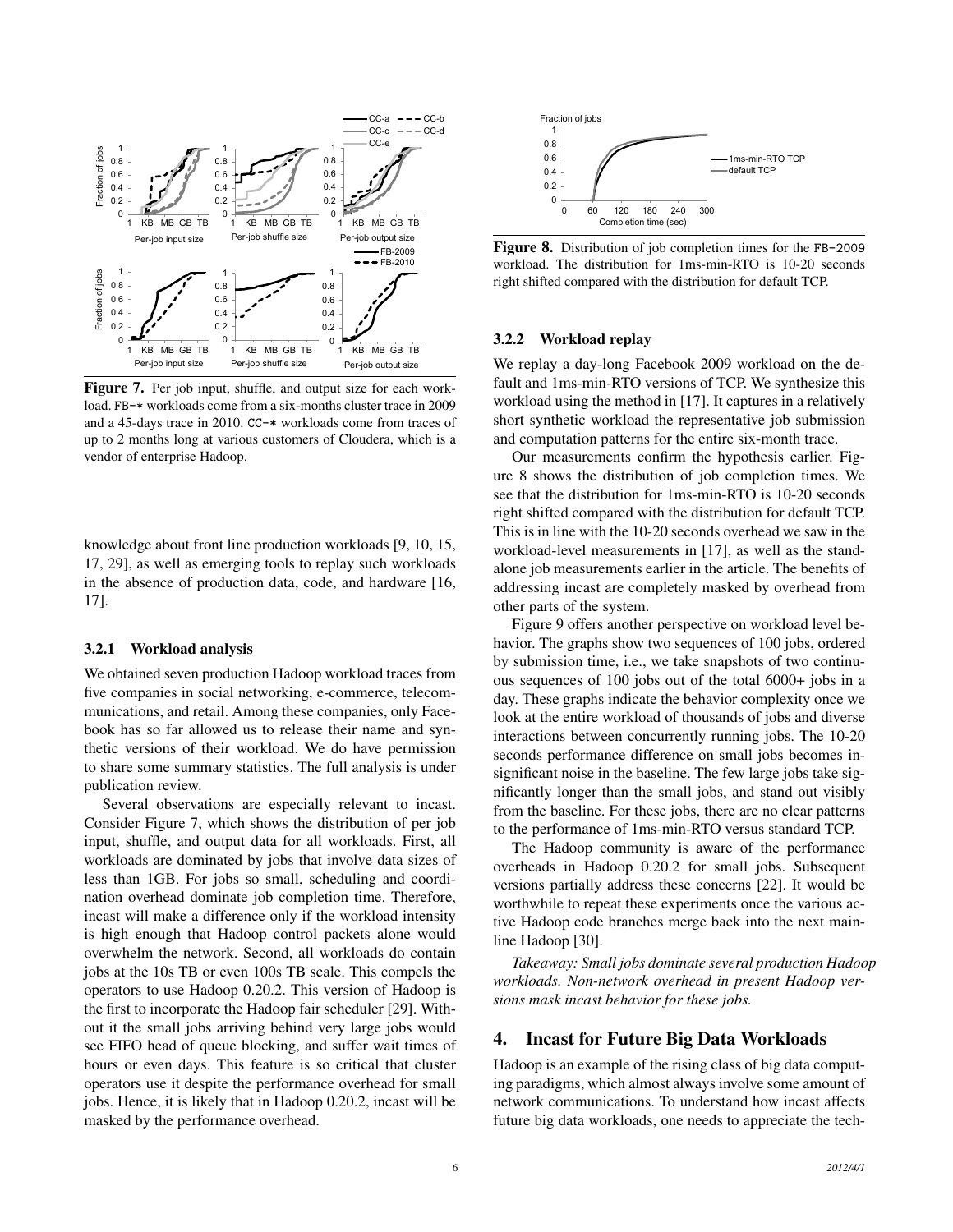

Figure 9. Sequences of job completion times. Showing two continuous job sequences of 100 jobs. The few large jobs have long completion times, and stand out from the baseline of continuous stream of small jobs.

nology trends that drive the rising prominence of big data, the computational demands that result, the countless design and mis-design opportunities, as well as the root causes of incast.

We believe that the top technology trends driving the prominence of big data include (1). Increasingly easy and economical access to large scale storage and computation infrastructure [7, 11], (2). Ubiquitous ability to generate, collect, and archive data about both technology systems and the physical world [19], and (3). Growing desire and statistical literacy across many industries to understand and derive value from large datasets [2, 13, 20, 24].

Several data analysis trends emerge, confirmed by the cluster operators who provided the traces in Figure 7. (1). There is increasing desire to do interactive data analysis, as well as streaming analysis. The goal is to have humans with non-specialist skills explore diverse and evolving data sources, and once they discover a way to extract actionable insights, such insights should be updated based on incoming data in a timely and continuous fashion. (2). Bringing such data analytic capability to non-specialists requires high-level computation frameworks built on top of common platforms such as MapReduce. Examples of such frameworks in the Hadoop MapReduce ecosystem include HBase, Hive, Pig, Sqoop, Oozie, and others. (3). Data sizes grow faster than the size per unit cost of storage and computation infrastructure. Hence, efficiently using storage and computational capacity are major concerns.

Incast plays into these trends as follows. The desire for interactive and streaming analysis requires highly responsive systems. The data size required for these computations are small compared with those required for computations on historical data. We know that when incast occurs, the RTO penalty is especially severe for small flows. Applications would be potentially forced to either delay the analysis response, or give answers based on partial data. Thus, incast could emerge as a barrier for high quality interactive and streaming analysis.

The desire to have non-specialists use big data systems suggests that functionality and usability should be the top design priorities. Incast affects performance, which can be interpreted as a kind of usability. It becomes a priority only after we have a functional system. Also, as our Hadoop experiments demonstrate, performance tuning for multi-layered software stacks would need to confront multiple layers of complexity and overhead.

The need for storage capacity efficiency entails storing compressed data, performing data deduplication, or using RAID instead of data replication to achieve fault tolerance. In such environments, memory locality becomes the top concern, and disk or network locality becomes secondary [8]. If the workload characteristics permits a high level of memory or disk locality, network traffic gets decreased, the application performance increases, and incast becomes less of a concern.

The need for computational capacity efficiency implies that computing infrastructure needs to be more highly utilized. Network demands will thus increase. Consolidating diverse applications and workloads multiplexes many network traffic patterns. Incast will likely occur with greater frequency. Further, additional TCP pathologies may be revealed, such as the similarly phrased TCP outcast problem, which affects link share fairness for large flows [26].

# 5. Recommendations

#### *Set TCP minimum RTO to 1ms.*

Future big data workloads likely reveal TCP pathologies other than incast. Incast and similar behavior are fundamentally transport-level problems. It is not resource effective to overhaul the entire TCP protocol, redesign switches, or replace the datacenter network to address a single problem. Setting tcp\_rto\_min is a configuration parameter change – low overhead, immediately deployable, and as we hope our experiments show, it does no harm inside the datacenter.

### *Deploy better tracing infrastructure.*

It is not yet clear how much incast impacts future big data workloads. The article discusses several contributing factors. We need further information to determine which factors dominate under what circumstances. Better tracing helps remove the uncertainty. Where possible, such insights should be shared with the general community. We hope the workload comparisons in this article encourage similar, cross-organizational efforts elsewhere.

## *Apply a scientific design process.*

We believe future big data systems demand a departure from some design approaches that emphasize implementation over measurement and validation. The complexity, diversity, scale, and rapid evolution of such systems imply that mis-design opportunities proliferate, redesign costs increase,